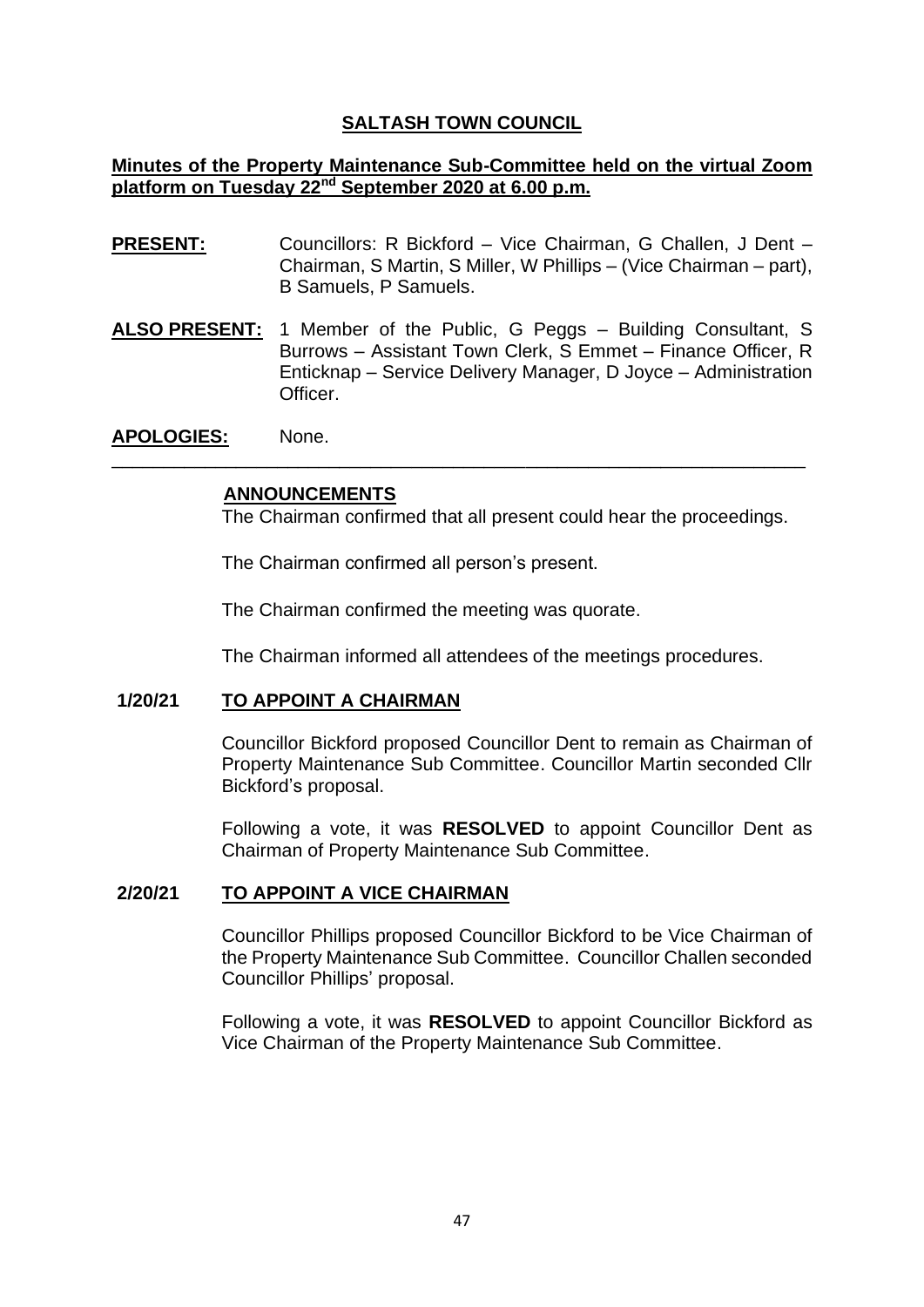# **3/20/21 RECORDING OF MEETINGS – PLEASE NOTIFY THE CHAIRMAN IF YOU ARE INTENDING TO RECORD THIS MEETING**

None.

# **4/20/21 DECLARATIONS OF INTEREST**

- a. To receive any declarations from Members of any registerable (5A of the Code of Conduct) and/or non-registerable (5B) interests in matters to be considered at this meeting.
- b. To receive any declarations from Members of Matters of Public Interest regarding matters to be considered at this meeting.

| <b>Councillor</b> | Agenda<br><b>Item</b> | <b>Pecuniary/Non-</b><br><b>Pecuniary</b> | Reason           | Left the<br><b>Meeting</b> |
|-------------------|-----------------------|-------------------------------------------|------------------|----------------------------|
| <b>Bickford</b>   | 14                    | Non-Pecuniary                             | Volunteer        | Yes                        |
|                   |                       |                                           | Director at PL12 |                            |

c. Dispensations required.

# **5/20/21 QUESTIONS FROM THE PUBLIC**

None.

# **6/20/21 TO RATIFY THE COVID-19 DELEGATED DECISION REGISTER:**

| <b>Ref</b><br>Nr. | <b>Details</b>                                             | <b>Decision Agreed</b> | <b>Committee</b> | <b>Sub Committee</b>                  |
|-------------------|------------------------------------------------------------|------------------------|------------------|---------------------------------------|
| STC66             | Kitchen<br>equipment for<br><b>Maurice Huggins</b><br>Room | <b>APPROVED</b>        | N/A              | <b>PROPERTY</b><br><b>MAINTENANCE</b> |

It was **RESOLVED** to approve the items listed on the COVID-19 Delegated Decision Register.

# **7/20/21 FINANCE AND BUDGET**

It was **RESOLVED** to note.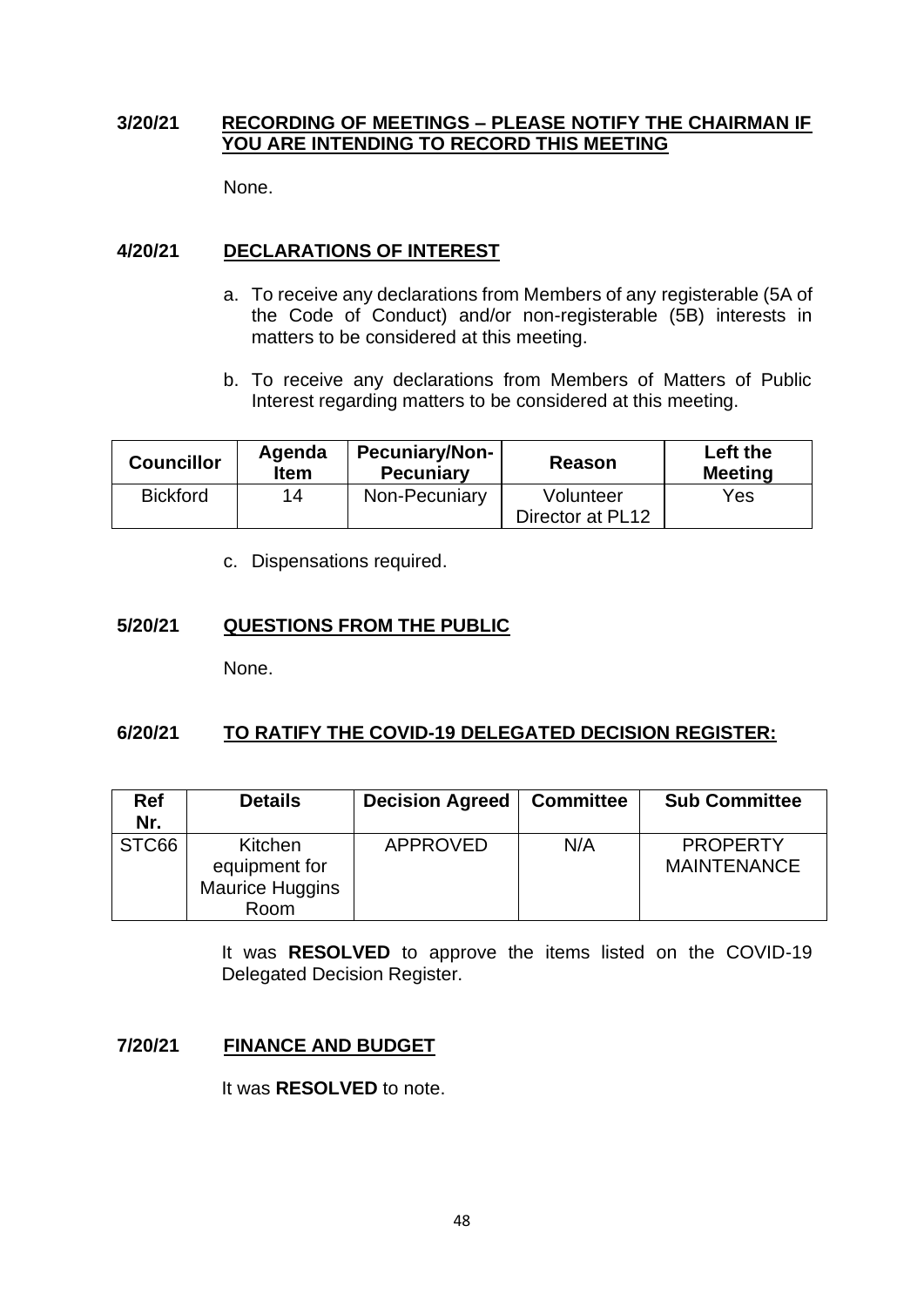# **8/20/21 TO RECEIVE THE FIVE-YEAR REPAIR AND MAINTENANCE PLAN**

Members reviewed the Five-Year Maintenance Plan with the following recommendations:

### The Guildhall:

It was resolved to **RECOMMEND** to Services that:

- 1. The external and internal repairs and decorations be precepted £20,000 for the year 2021/22.
- 2. The passenger lift be precepted £5,000 for the year 2021/22 for any major works which may be required.

#### Maurice Huggins Room:

It was **RESOLVED** to note that no major works are planned or scheduled within the current five-year plan for the Maurice Huggins Room.

#### Longstone Park:

Members discussed the option of further storage in the loft space above Longstone Depot. The Building Consultant advised that due to the loft installation having been installed within regulations the rafters would not allow for boarding and therefore storage is not currently viable.

It was **RESOLVED** to note no major works are planned or scheduled within the current five-year plan for Longstone Depot.

#### Library:

Members discussed the major works scheduled and planned for the Library are anticipated to be financed by the Public Works Loan.

The Building Consultant advised the works for the outside seating area had not been included in the tender documents.

# It was **RESOLVED** that:

- 1. The Service Delivery Manager liaises with the Assistant Town Clerk for the vision of the patio area and provides quotes for Members consideration.
- 2. The works to the patio area be allocated to budget code Library Property Maintenance current available balance £15,000.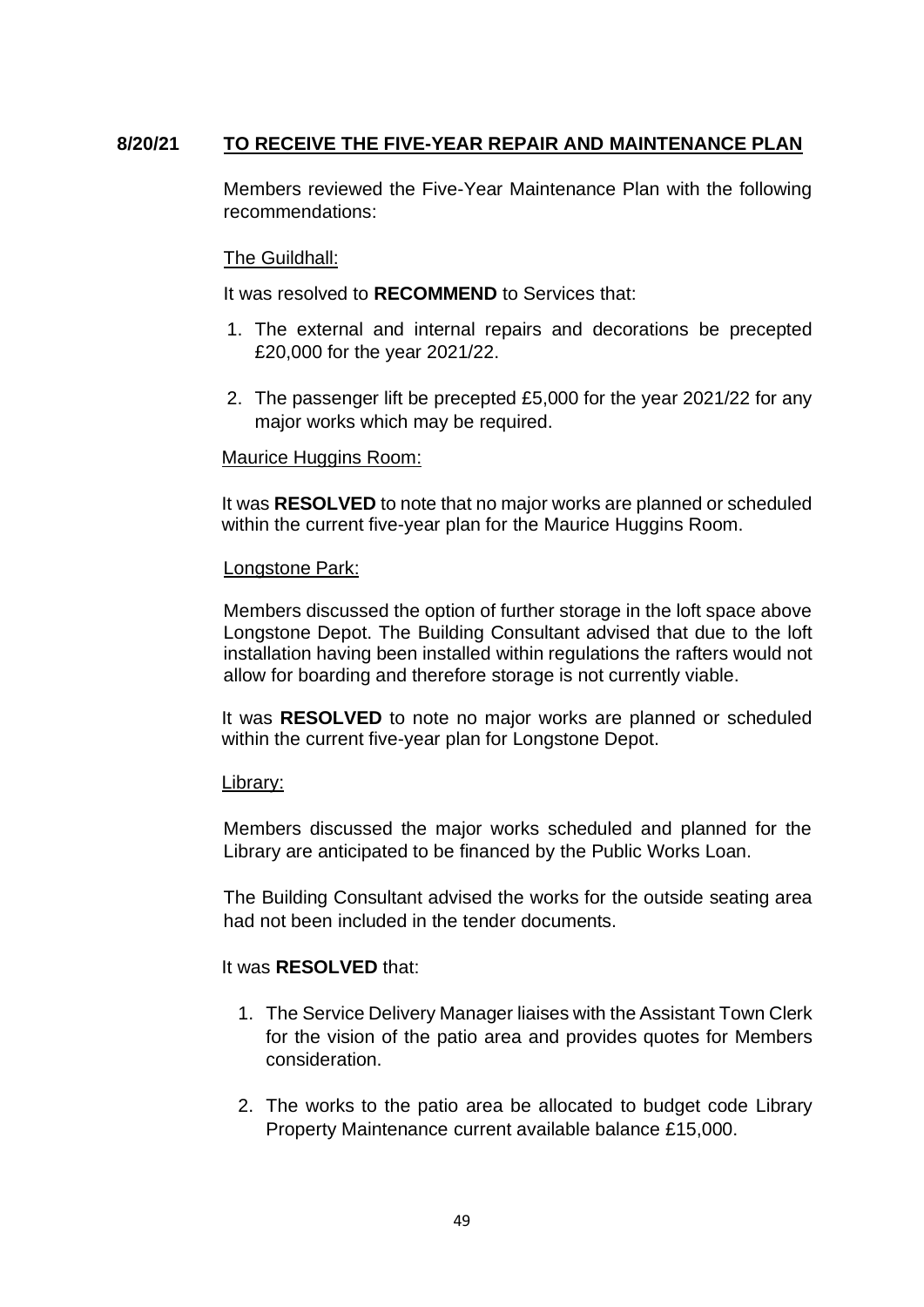#### Station:

Councillor Bickford updated Members on the station works and advised that there were no further major works expected for the building maintenance over the next few years.

It was **RESOLVED** to note no major works are planned or scheduled within the current five-year plan for the Station.

#### Public Toilets:

It was **RESOLVED** to note no major works are planned or scheduled within the current five-year plan for the Public Toilets.

#### Heritage Museum:

It was **RESOLVED** to note no major works are planned or scheduled within the current five-year plan for the Heritage Museum.

#### Joint Burial Board – St Stephens

It was **RESOLVED** to note no major works are planned or scheduled within the current five-year plan for St Stephens.

# Churchtown Cemetery:

#### It was **RESOLVED** to note:

- 1. No major works are planned or scheduled within the current five-year plan for Churchtown Cemetery.
- 2. The Assistant Town Clerk to investigate the damaged gate being claimed under STC insurance policy.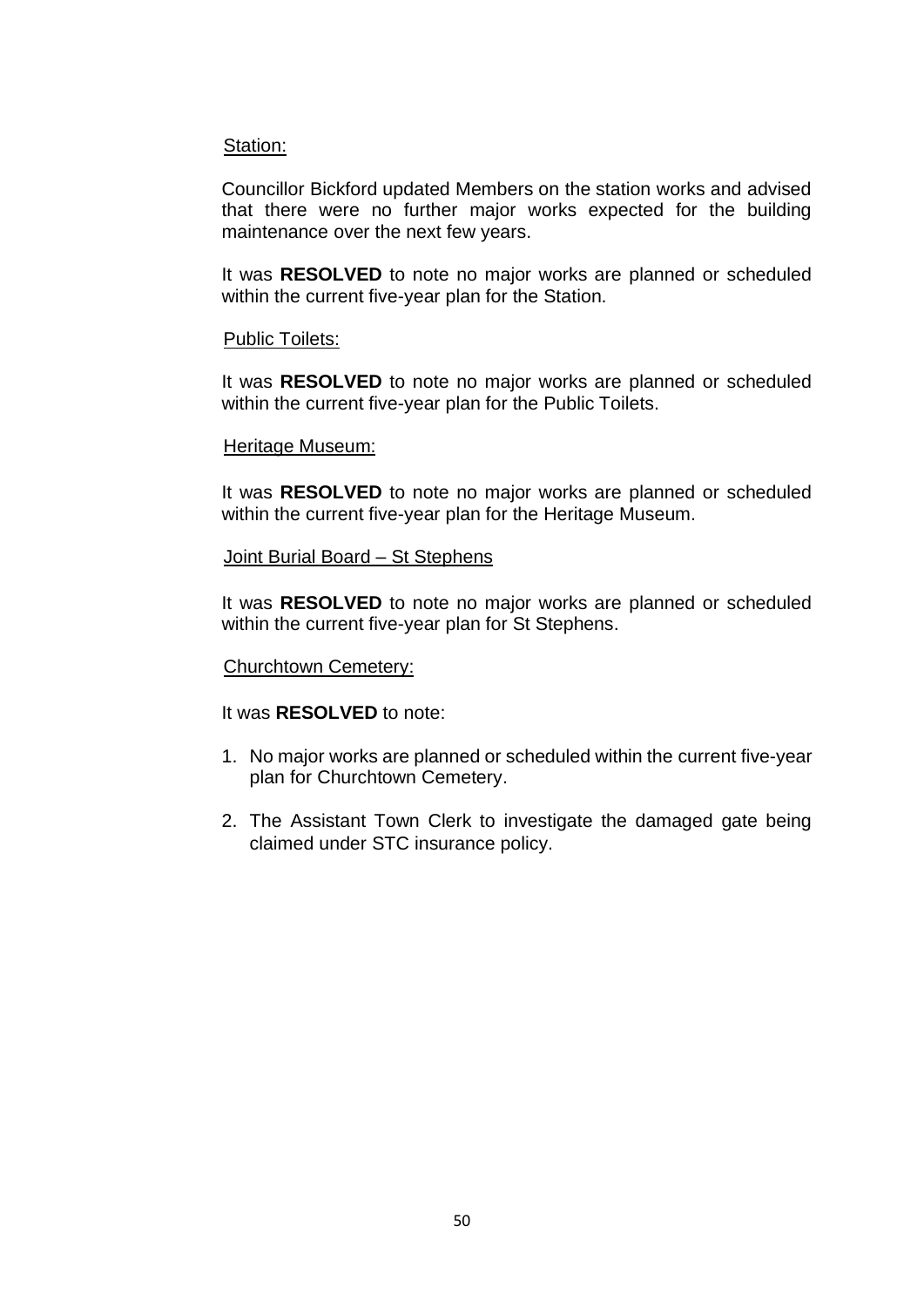# Outdoor Land and Fences:

Members discussed the possibility of Victoria Gardens being owned by the Council in the near future and the major works required within the garden such as tree surgery and refurbishments of gates be budgeted within the current five-year plan.

Councillor Phillips proposed £10,000 be precepted for the next five years for major works in Victoria Gardens. Councillor B Samuels seconded Councillor Phillips' proposal.

It was resolved to **RECOMMEND** to Services:

1. To precept £10,000 over the next five years for the works to be undertaken upon devolution of Victoria Gardens.

# It was **RESOLVED** that:

2. Councillor P Samuels pursues devolution progress and additional funding options for remedial works required with Cornwall Council.

# Waterfront Pontoon:

Members discussed the previous maintenance programme for the pontoon provided by an external contractor Underhill Engineering. Members agreed that this be further considered to ascertain any major works to be included in the current five-year plan.

It was **RESOLVED** that the Service Delivery Manager reviews the pontoon maintenance report and requirements and highlights any major works to be financially forecasted and considered.

For clarification and the purpose of the minutes the Assistant Town Clerk requested Members to confirm their approval of the updated current fiveyear maintenance plan.

Following a vote, it was **RESOLVED** to approve the updated five-year maintenance plan as agreed above.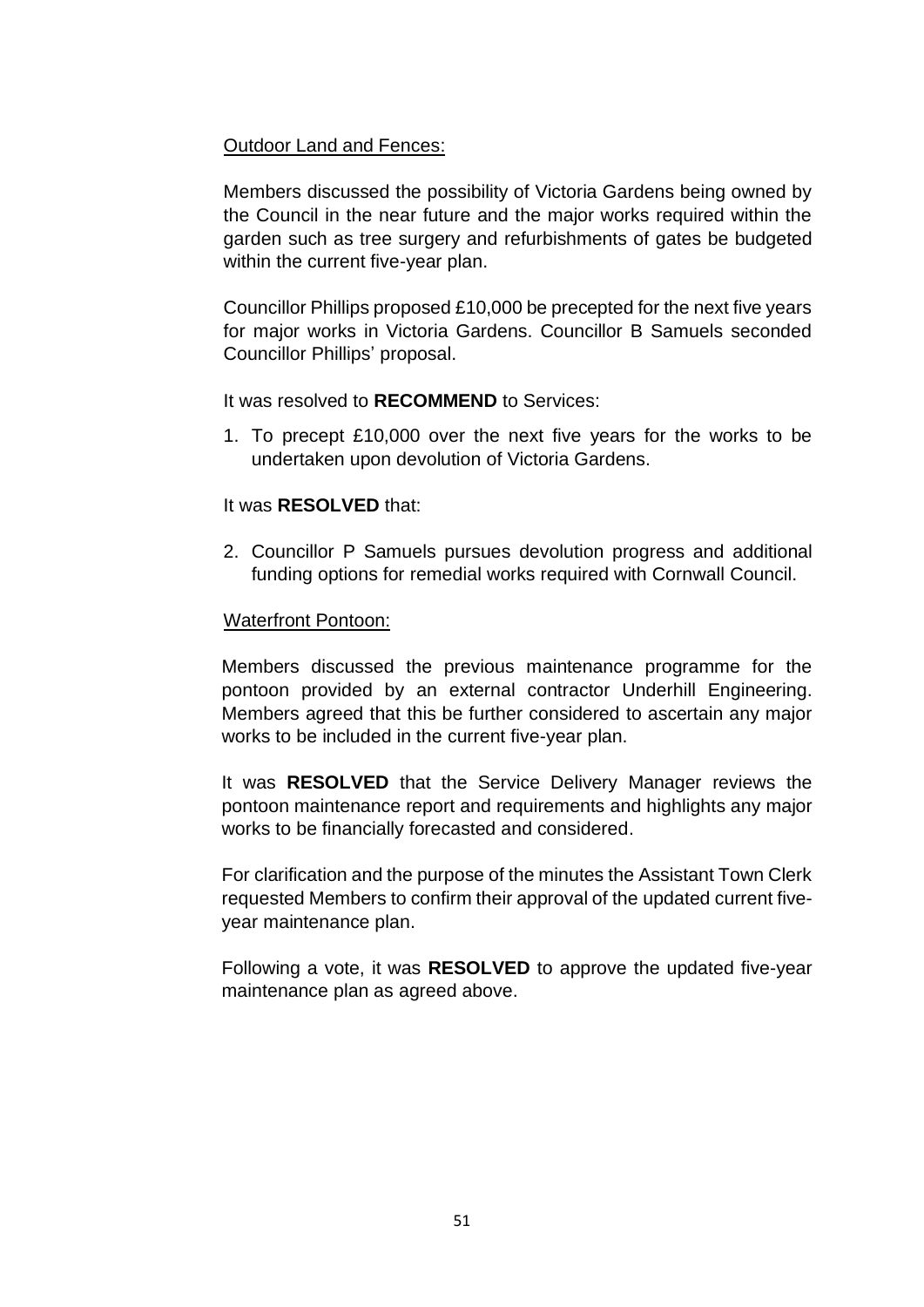# **9/20/21 REVIEW THE PROCUREMENT PROCESS FOR PROPERTY MAINTENANCE AT ALL SITES. (PURSUANT TO SERVICES HELD ON 21.11.19 MINUTE NO.79/19/20)**

The Chairman proposed that on the appointment of a Service Delivery Manager and Assistant Service Delivery Manager it was best practice for the Service Delivery Team to manage any minor property maintenance for Council sites unless classified as major works and requiring further regulated considerations that fall outside of the Service Delivery Teams remit. These major works would be referred to the Building Consultant.

It was **RESOLVED** that minor works are to be undertaken by the Service Delivery Team and major planned and regulated works to be referred to the Building Consultant.

# **10/20/21 TO REVIEW ALL ACCOMMODATION REQUIREMENTS AND PLAN FOR FUTURE NEEDS OF THE COUNCIL.**

It was **RESOLVED** to defer this item to a future meeting to allow the newly appointed Service Delivery Manager and Community Hub Team Leader sufficient time to survey all Council property reporting back to Members for further consideration.

# **11/20/21 TO REVIEW THE SUB COMMITTEE TERMS OF REFERENCE. (PURSUANT TO P&F HELD ON 25.02.20 MINUTE NO. 157/19/20)**

The Chairman confirmed that the Property Maintenance Sub Committee reports to the Services Committee and not to the Policy and Finance Committee.

It was **RESOLVED** to delegate the Terms of Reference to the Administration Department to work up and submit to Members for additional input and approval.

The Building Consultant left the meeting.

Councillor Bickford declared an interest in the next agenda item and was removed to the waiting room.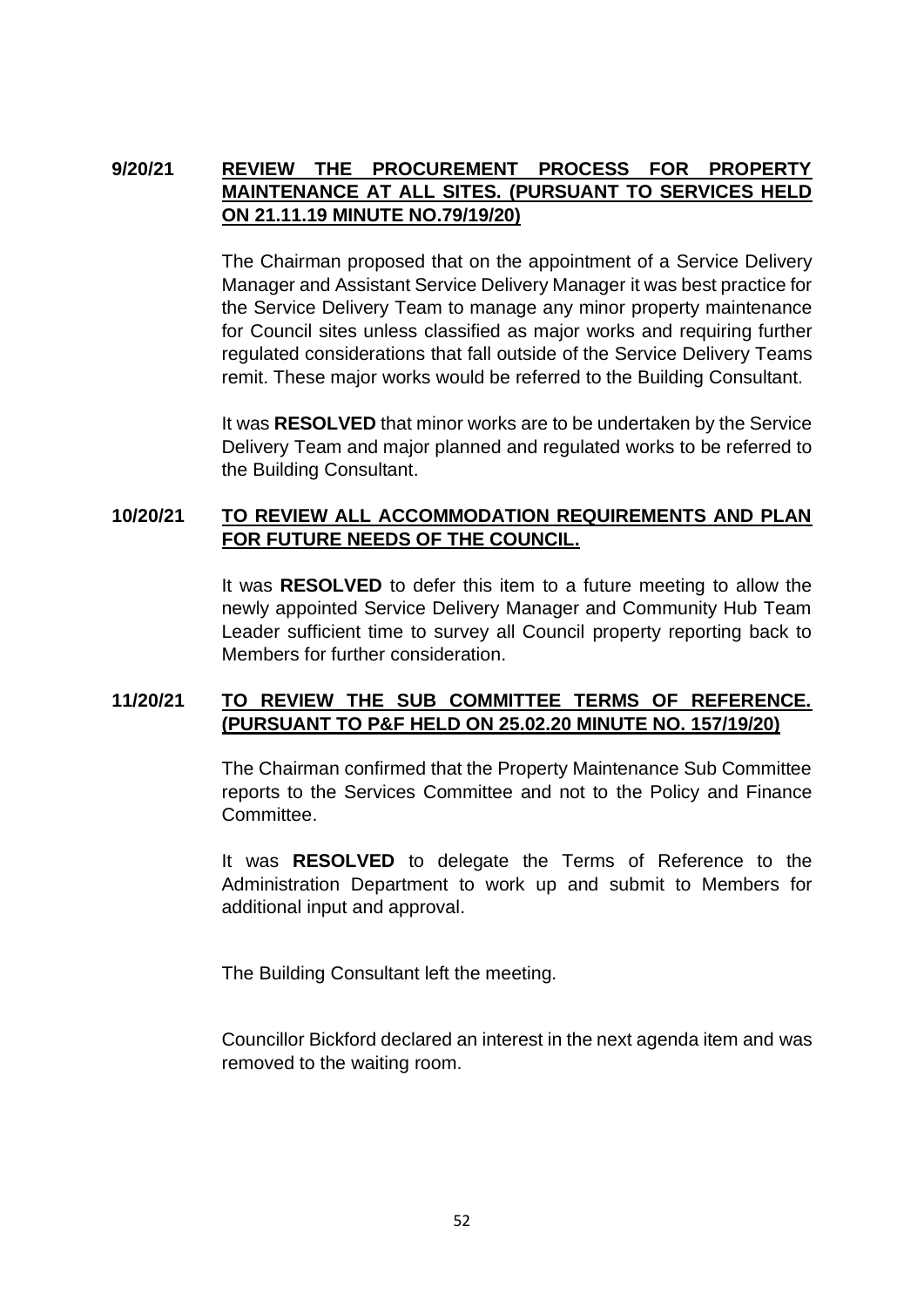# **12/20/21 TO CONSIDER FUTURE OPTIONS AND COSTS FOR THE MAURICE HUGGINS ROOM. (PURSUANT TO PROPERTY MAINTENANCE HELD ON 29.05.19 MINUTE NR.08/19/20 & SERVICES HELD ON 11.09.19 MINUTE NR.44/19/20 & FULL COUNCIL HELD ON 03.10.19 MINUTE NR.183/19/20)**

Members discussed a request from Community Enterprises PL12 to manage and maintain community organised projects from the Maurice Huggins Room.

The Chairman proposed that in principle a flexible agreement between the Council and Community Enterprises PL12 be further explored in the subletting of the Maurice Huggins Room.

It was resolved to **RECOMMEND** to Services that in principle:

- 1. The Chairman and Councillor Phillips negotiates further the terms of tenancy with Community Enterprises PL12.
- 2. Enquiries to Cornwall Council be made regarding the possibility of sub-letting the MHR.

Councillor Bickford was invited and returned to the meeting.

# **13/20/21 TO CONSIDER THE GUILDHALL KITCHEN REFURBISHMENT AND COSTS.**

Councillor Phillips informed Members on the current poor condition and layout of the Guildhall kitchen.

Members were informed costings had been previously obtained by the Acting Service Delivery Manager prior to the pandemic lockdown.

It was **RESOLVED** for the newly appointed Service Delivery Manager to review and obtain quotes and work alongside the Chair and Vice Chair under delegated authority to refurbish the Guildhall kitchen.

# **14/20/21 PUBLIC BODIES (ADMISSION TO MEETINGS) ACT 1960:**

Pursuant to Section 1(2) of the Public Bodies (Admissions to Meetings) 15/20/21Act 1960, it was **RESOLVED** that the public and press leave the meeting because of the confidential nature of the business to be transacted.